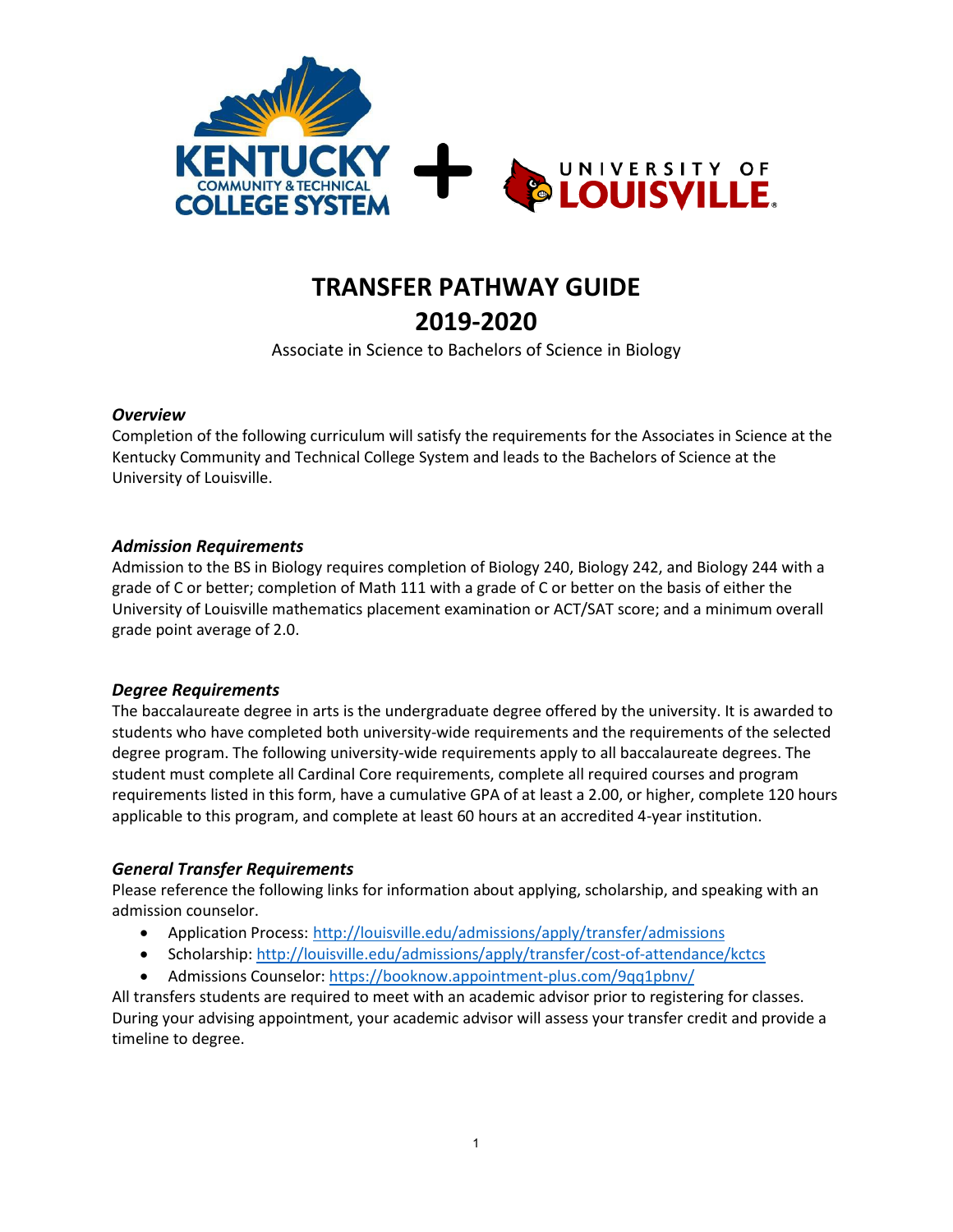### **KCTCS AS to University of Louisville- BS in Biology CHECKLIST**

#### **Kentucky Community and Technical College System**

| <b>KCTCS Course</b> | <b>Course or Category</b>                                | <b>Credits</b> | <b>UofL</b><br><b>Course</b>   | <b>Completed</b> |
|---------------------|----------------------------------------------------------|----------------|--------------------------------|------------------|
| <b>ENG 101</b>      | Writing I                                                | 3              | <b>ENGL 101</b>                |                  |
| <b>ENG 102</b>      | Writing II                                               | 3              | <b>ENGL 102</b>                |                  |
| COM XXX             | <b>Oral Communication-</b><br>COM<br>181 or COM 252      | 3              | COMM 111 or<br>115             |                  |
| TBS XXX             | Social Behavioral Science GEN/ED                         | 3              | <b>SBS XXX</b>                 |                  |
| TBS XXX             | Social Behavioral Science GEN/ED                         | 3              | <b>SBS XXX</b>                 |                  |
| HIS XXX             | Heritage- HIS 101, 102, 108 or 109                       | 3              | HIST 101, 102,<br>211, or 212  |                  |
| <b>TBS</b>          | Any Arts & Humanities GEN/ED                             | 3              | A/H XXX                        |                  |
| CHE 170/175         | General College Chemistry I w/ lab                       | 5              | <b>CHEM 201 &amp;</b><br>207   |                  |
| BIO 150/151         | Principles of Biology I                                  | 5              | <b>BIOL 240</b>                |                  |
| MAT 150 or MAT 171  | College Algebra or Pre-Calculus                          | $3 - 5$        | MATH 111 or<br><b>MATH 112</b> |                  |
| *MAT 175            | Calculus I                                               | 5              | <b>MATH 205</b>                |                  |
|                     | <b>Subtotal General Education Core</b><br><b>Courses</b> | 37-39          |                                |                  |

#### **Category 1: KCTCS General Education Core Requirements (33 hours)**

TBS XXX means to be selected by KCTCS student.

TBD XXX means to be determined by the University of Louisville based on course selected.

\*MAT 175 has a pre-requisite of MAT 150 & MAT 155 or MAT 171.

One of these courses must be selected from the KCTCS identified Cultural Studies course list, indicate by placing (CS) next to the course name in Category 1 or 2 table.

#### **Category 2: KCTCS AS Requirements (6 hours)**

| <b>KCTCS</b><br><b>Course</b> | <b>Course or Category</b>                 | <b>Credits</b> | UofL<br>Course        | <b>Completed</b> |
|-------------------------------|-------------------------------------------|----------------|-----------------------|------------------|
| BIO 152/153                   | Principles of Biology II w/lab            |                | BIOL 242 & 244        |                  |
| CHE 180/185                   | General College Chemistry II w/ lab       |                | CHEM 202 &<br>208/209 |                  |
|                               | <b>Subtotal AA/AS Requirement Courses</b> | 10             |                       |                  |

#### **Category 3: KCTCS Electives (21 hours)**

| <b>KCTCS Course</b> | <b>Course or Category</b>               | <b>Credits</b> | UofL<br>Course | Completed |
|---------------------|-----------------------------------------|----------------|----------------|-----------|
| <b>CIT 105</b>      | Digital Literacy or IC3 Fast track test | $0 - 3$        | Elective       |           |
| <b>FYE 105</b>      | First-Year Experience                   | 3              | <b>GEN 101</b> |           |
| CHE 270/275         | Organic Chemistry I w/lab               |                | CHEM 341 & 343 |           |
| CHE 280/285         | Organic Chemistry II w/lab              |                | CHEM 342 & 344 |           |
| TBS XXX             | Foreign Language                        | $6 - 8$        | <b>SBS XXX</b> |           |
|                     | <b>Subtotal Elective Courses</b>        |                |                |           |
|                     | <b>TOTAL Associate Degree Hours</b>     | 60-65          |                |           |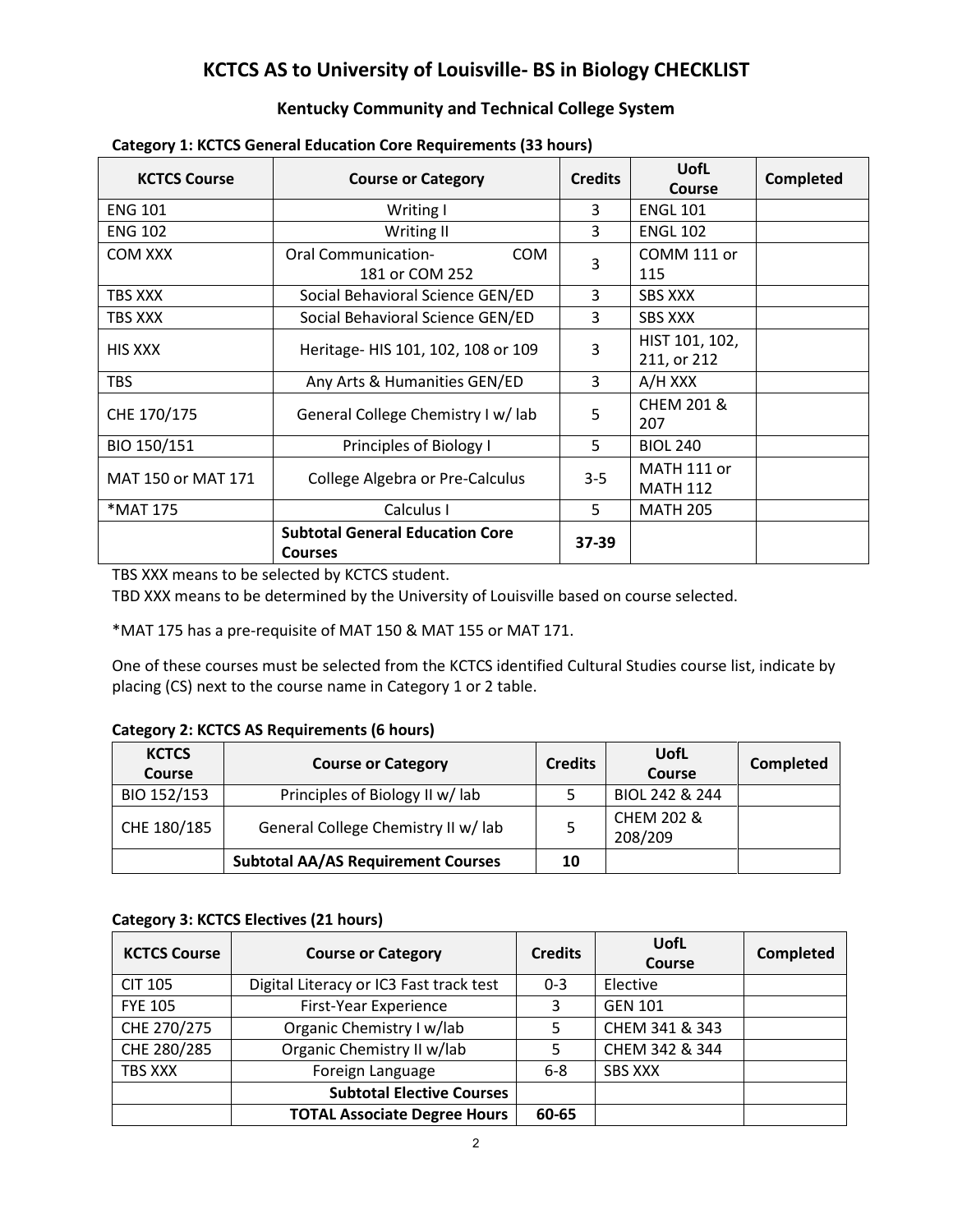## **University of Louisville**

| <b>UofL</b>                                           | <b>Credits</b><br>Course                       |                | <b>KCTCS</b>                 | <b>Taken at</b> |
|-------------------------------------------------------|------------------------------------------------|----------------|------------------------------|-----------------|
| Course                                                |                                                |                | Course                       | <b>KCTCS</b>    |
| <b>BIOL 329</b>                                       | <b>Cellular and Molecular Biology</b>          | 3              |                              |                 |
| <b>BIOL 330</b>                                       | <b>Genetics and Molecular Biology</b>          | 3              |                              |                 |
| <b>BIOL 331</b>                                       | Genetics and Molecular Biology Lab             | $\overline{2}$ |                              |                 |
| <b>BIOL 350</b>                                       | <b>Biostatistics</b>                           | 3              |                              |                 |
| <b>BIOL 357</b>                                       | <b>General Microbiology</b>                    | 3              | <b>BIO</b><br>227/BIO<br>226 |                 |
| <b>BIOL 363</b>                                       | Principles of Ecology                          | 3              |                              |                 |
| <b>BIOL 409</b>                                       | <b>Evolutionary Biology</b>                    | 3              |                              |                 |
| <b>MATH 205</b>                                       | Calculus I                                     | $\overline{4}$ | <b>MAT 175</b>               |                 |
| <b>PHYS 221</b>                                       | <b>Fundamentals of Physics I</b>               | 3              | <b>PHY 151</b>               |                 |
| <b>PHYS 222</b>                                       | <b>Fundamentals of Physics II</b>              | 3              | <b>PHY 152</b>               |                 |
| <b>PHYS 223</b>                                       | <b>Fundamentals of Physics I Lab</b>           | $\mathbf{1}$   | <b>PHY 161</b>               |                 |
| <b>PHYS 224</b>                                       | Fundamentals of Physics II Lab                 | $\mathbf{1}$   | <b>PHY 162</b>               |                 |
| <b>TBD XXX</b>                                        | Arts & Humanities with Diversity               | 3              | TBS XXX                      |                 |
| TBD XXX                                               | <b>Biology Elective</b>                        | $3 - 4$        | TBS XXX                      |                 |
| TBD XXX**                                             | Biology Laboratory**                           | $1 - 4$        | TBS XXX                      |                 |
| TBD XXX***                                            | <b>Biology MCD Electives</b>                   | $9 - 10$       | TBS XXX                      |                 |
| TBD XXX                                               | <b>Culminating Undergraduate Experience</b>    | 4              | TBS XXX                      |                 |
| <b>TBD XXX</b>                                        | Hum/Social Science/Biology Elect (300+)        | $11 - 13$      | TBS XXX                      |                 |
| <b>Subtotal University of Louisville Credit Hours</b> |                                                |                | 72                           |                 |
|                                                       | <b>Total Baccalaureate Degree Credit Hours</b> |                | 132                          |                 |

#### **Major Requirements for BS in Biology with a Molecular, Cellular, and Developmental Biology track.**

#### **\*\*Select one of the Following Lab experiences:**

| <b>UofL</b><br>Course | Course                              | <b>Credits</b> | <b>KCTCS</b><br><b>Course</b> | Taken at<br><b>KCTCS</b> |
|-----------------------|-------------------------------------|----------------|-------------------------------|--------------------------|
| <b>BIOL 358</b>       | Microbiology Laboratory             | $\ast$         |                               |                          |
| <b>BIOL 404</b>       | Undergraduate Research              | $\ast$         |                               |                          |
| <b>BIOL 405</b>       | Undergraduate Research              | $\ast$         |                               |                          |
| <b>BIOL 406</b>       | Undergraduate Research              | $\ast$         |                               |                          |
| <b>BIOL 416</b>       | <b>Biotechnology Methods</b>        | $\ast$         |                               |                          |
| <b>BIOL 541</b>       | <b>Medicinal Plant Biochemistry</b> | $\ast$         |                               |                          |
| <b>BIOL 548</b>       | Experimental Design & Analysis      | $\ast$         |                               |                          |

#### **\*\*\*Biology MCD Elective (choose 3):**

| <b>UofL</b><br>Course | Course                                | <b>Credits</b> | <b>KCTCS</b><br>Course | <b>Taken</b> at<br><b>KCTCS</b> |
|-----------------------|---------------------------------------|----------------|------------------------|---------------------------------|
| <b>BIOL 347</b>       | <b>Comparative Vertebrate Anatomy</b> | $\ast$         |                        |                                 |
| <b>BIOL 359</b>       | Microbial Genetics & Pathogenesis     | $\ast$         |                        |                                 |
| <b>BIOL 415</b>       | Biology of the Cell                   | $\ast$         |                        |                                 |
| <b>BIOL 435</b>       | <b>Chemical Ecology</b>               | $\ast$         |                        |                                 |
| <b>BIOL 480</b>       | Introduction to Immunology            | $\ast$         |                        |                                 |
| <b>BIOL 485</b>       | <b>Microbial Physiology</b>           | $\ast$         |                        |                                 |
| <b>BIOL 511</b>       | <b>Behavioral Endocrinology</b>       | $\ast$         |                        |                                 |